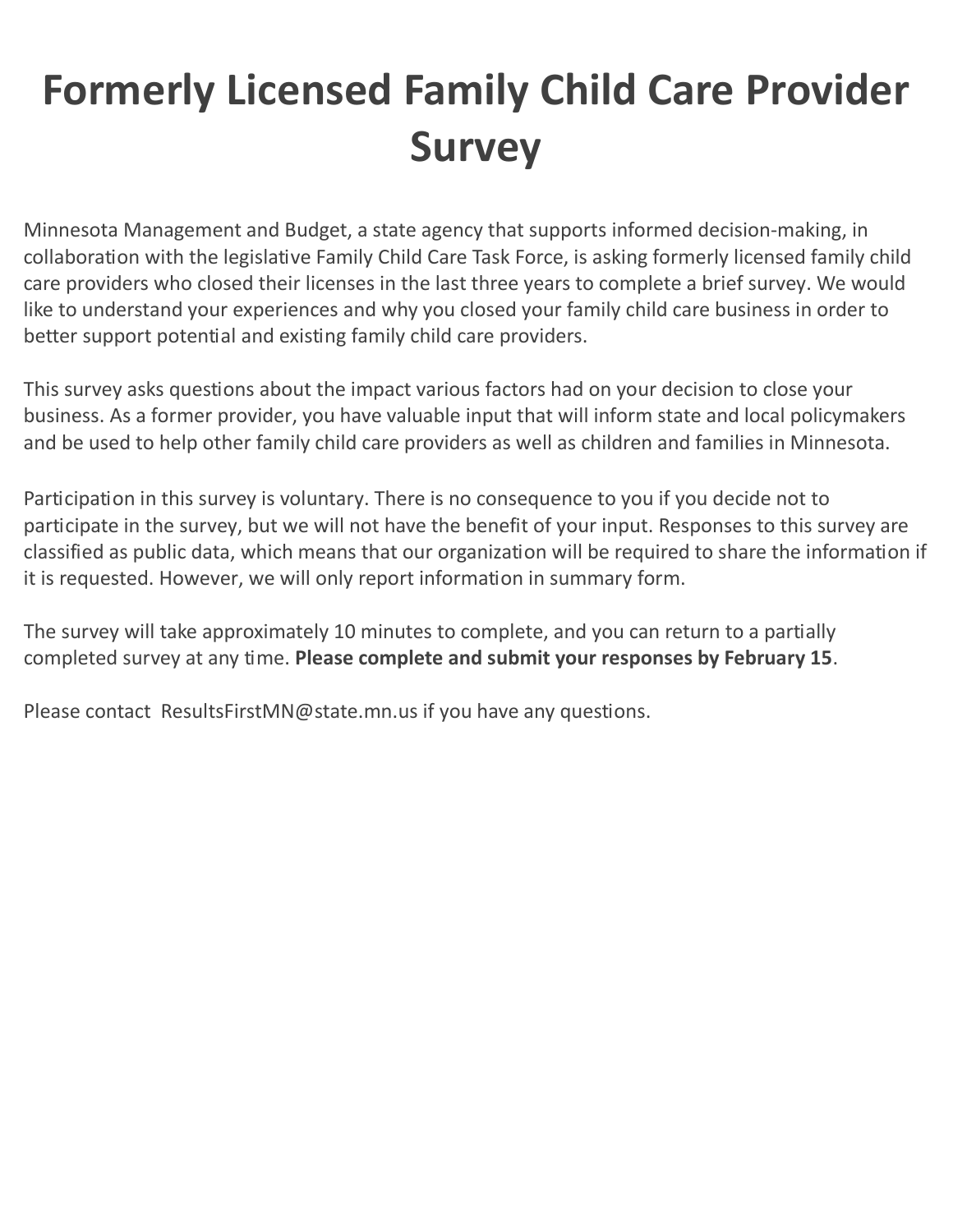What year did you close your family child care license? (required)

- $\bigcirc$  2017
- $\bigcirc$  2018
- $\bigcirc$  2019
- I didn't close my child care license between 2017 and 2019.

What was your primary reason for becoming a licensed family child care provider? Select the top reason (required).

- To provide child care for my own children
- To work in child care or early childhood education field
- To earn a regular income
- To raise my own children
- To work from home
- $\bigcirc$  Other

If you selected other, please provide additional details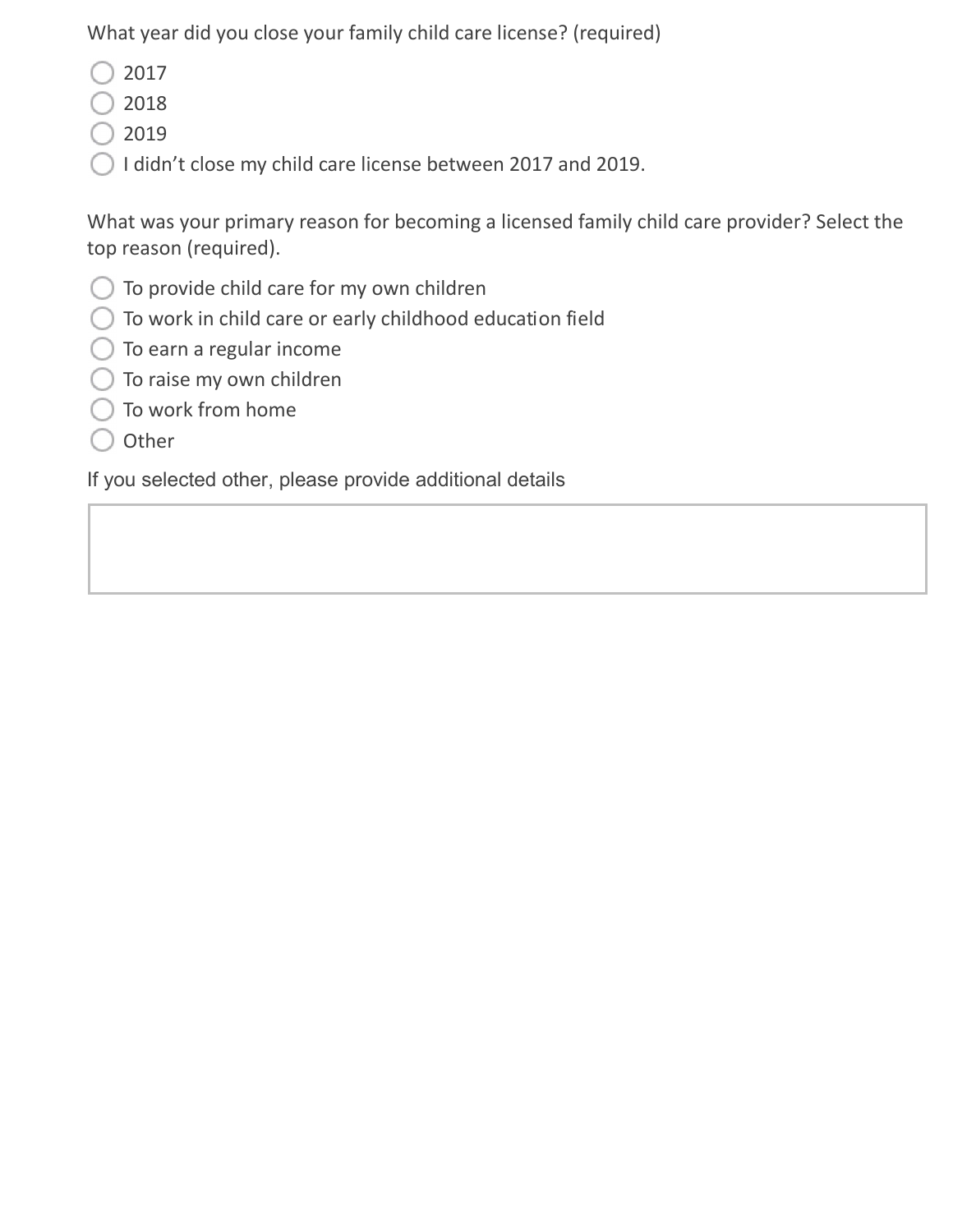What region of the state did you live in when you were licensed to provide family child care? (required)

- O Northwest
- O Northeast
- Minneapolis or Saint Paul
- $\bigcirc$  Suburban Metro
- $\bigcirc$  Central
- $\bigcirc$  Southwest
- $\bigcirc$  Southeast

How many years did you hold your family child care license? (required)

Did you close your family child care license before you wanted to? (required)

◯ Yes

 $\bigcirc$  No

How old were you when you closed your family child care license?

- $\bigcirc$  Less than 25 years old
- $\bigcirc$  25-34 years old
- $\bigcirc$  35-44 years old
- $\bigcirc$  45-54 years old
- $\bigcirc$  55-64 years old
- $\bigcirc$  65+ years old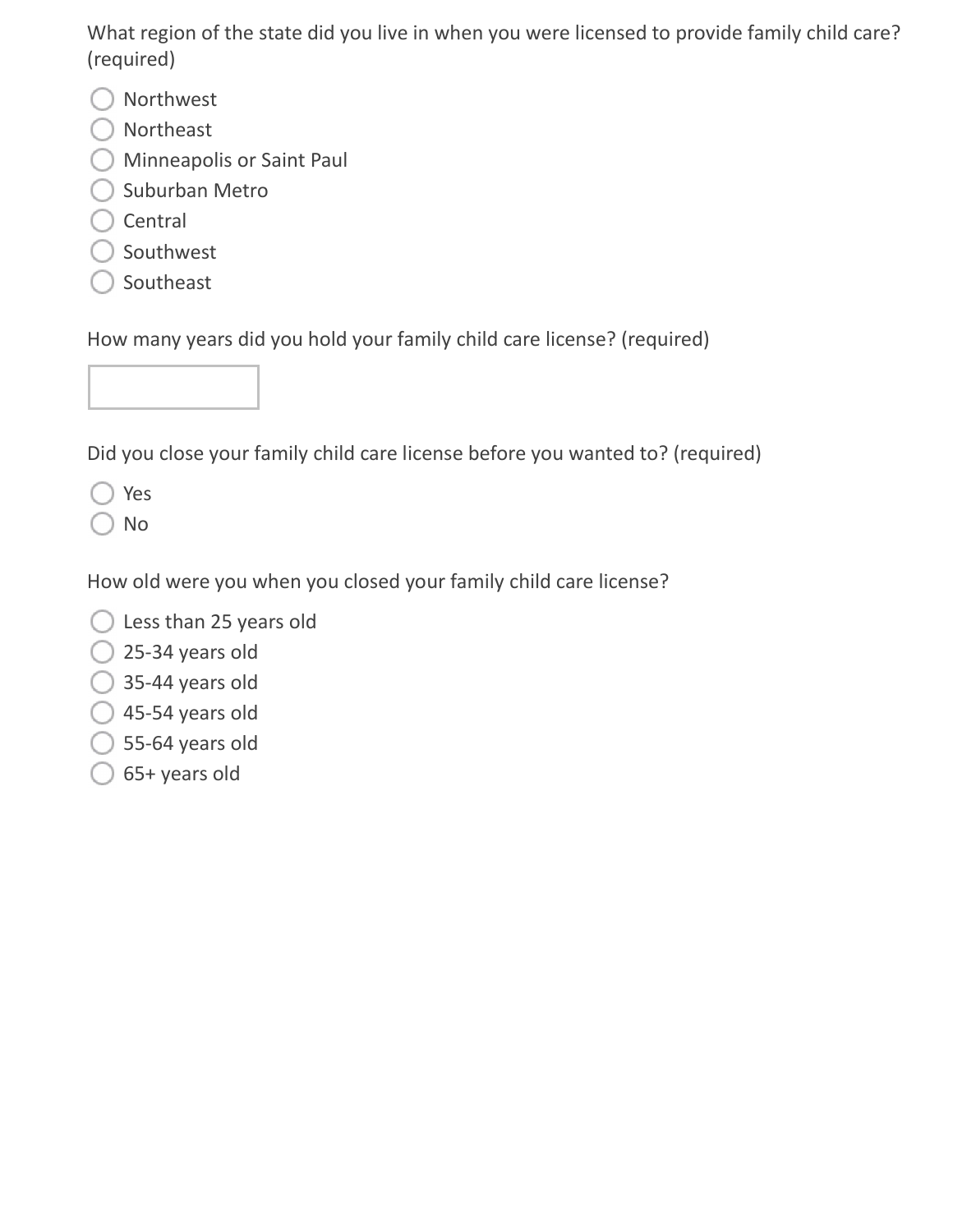How much impact did these business factors have on your decision to close your child care business? (required)

|                                                             | <b>High Impact</b> | Medium<br>Impact | Low Impact | No Impact or<br><b>Not</b><br>Applicable |
|-------------------------------------------------------------|--------------------|------------------|------------|------------------------------------------|
| Long hours, schedule                                        |                    |                  |            |                                          |
| Lack of benefits (health insurance,<br>retirement, etc.)    |                    |                  |            |                                          |
| Limited or no professional<br>support                       |                    |                  |            |                                          |
| Not enough income / low<br>earnings                         |                    |                  |            |                                          |
| Families couldn't pay the rate I<br>would need              |                    |                  |            |                                          |
| Managing relationships with<br>parents                      |                    |                  |            |                                          |
| Managing enrollment, turnover in<br>families                |                    |                  |            |                                          |
| Physically-demanding work                                   |                    |                  |            |                                          |
| Home maintenance requirements<br>(wear and tear on my home) |                    |                  |            |                                          |
| Difficulty finding substitute<br>providers                  |                    |                  |            |                                          |
| CCAP (child care subsidy)<br>reimbursement rate was too low |                    |                  |            |                                          |
| Food program reimbursement<br>rate was too low              |                    |                  |            |                                          |

Additional comments you would like to share: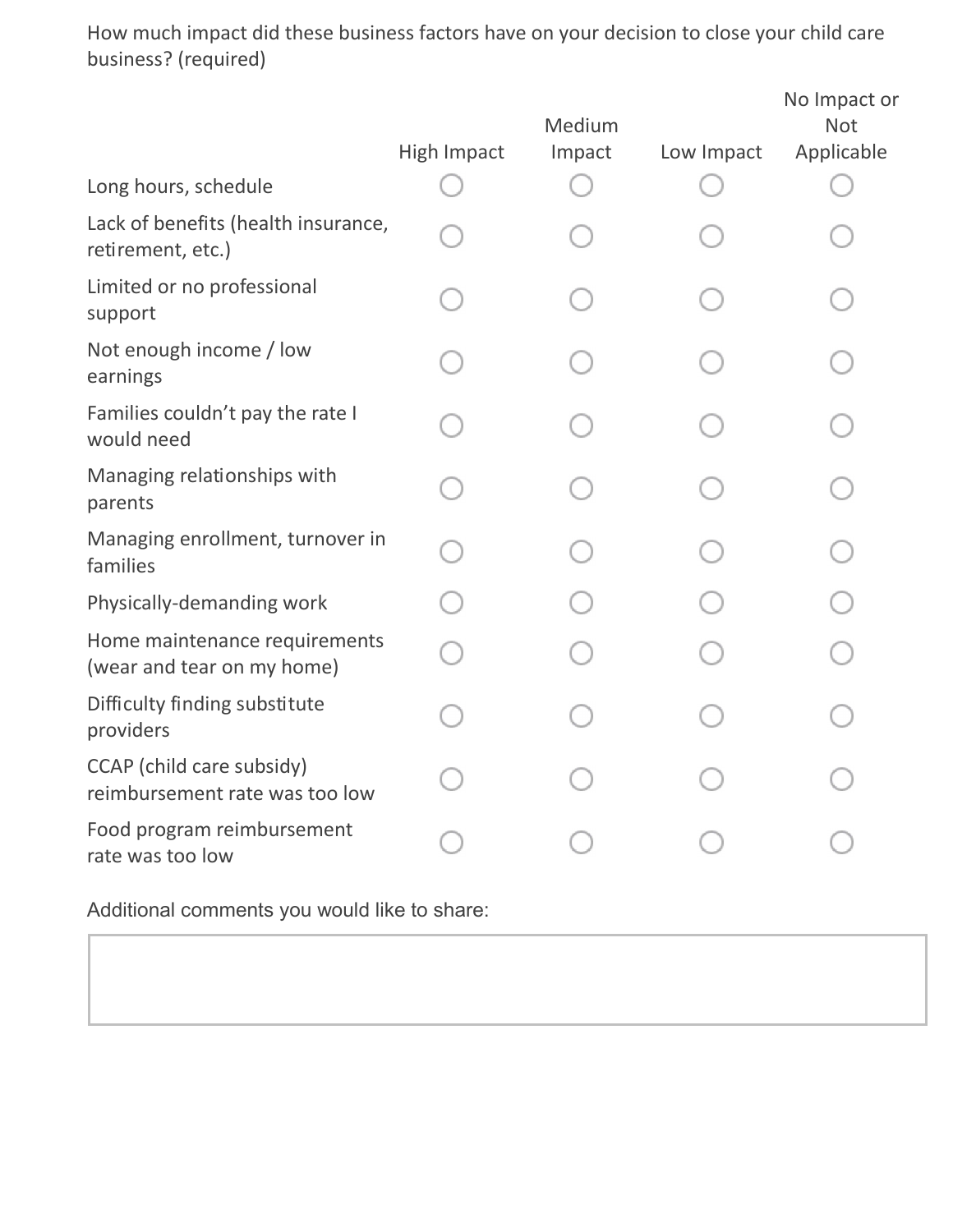How much impact did these personal factors have on your decision to close your child care business? (required)

|                                                   | High Impact | Medium<br>Impact | Low Impact | No Impact or<br><b>Not</b><br>Applicable |
|---------------------------------------------------|-------------|------------------|------------|------------------------------------------|
| Wanted a change in job field or<br>job conditions |             |                  |            |                                          |
| No longer needed to care for my<br>own family     |             |                  |            |                                          |
| Retirement from work                              |             |                  |            |                                          |
| Mentally demanding work                           |             |                  |            |                                          |
| Isolation from other adults                       |             |                  |            |                                          |
| Other personal reasons                            |             |                  |            |                                          |
|                                                   |             |                  |            |                                          |

Additional comments you would like to share: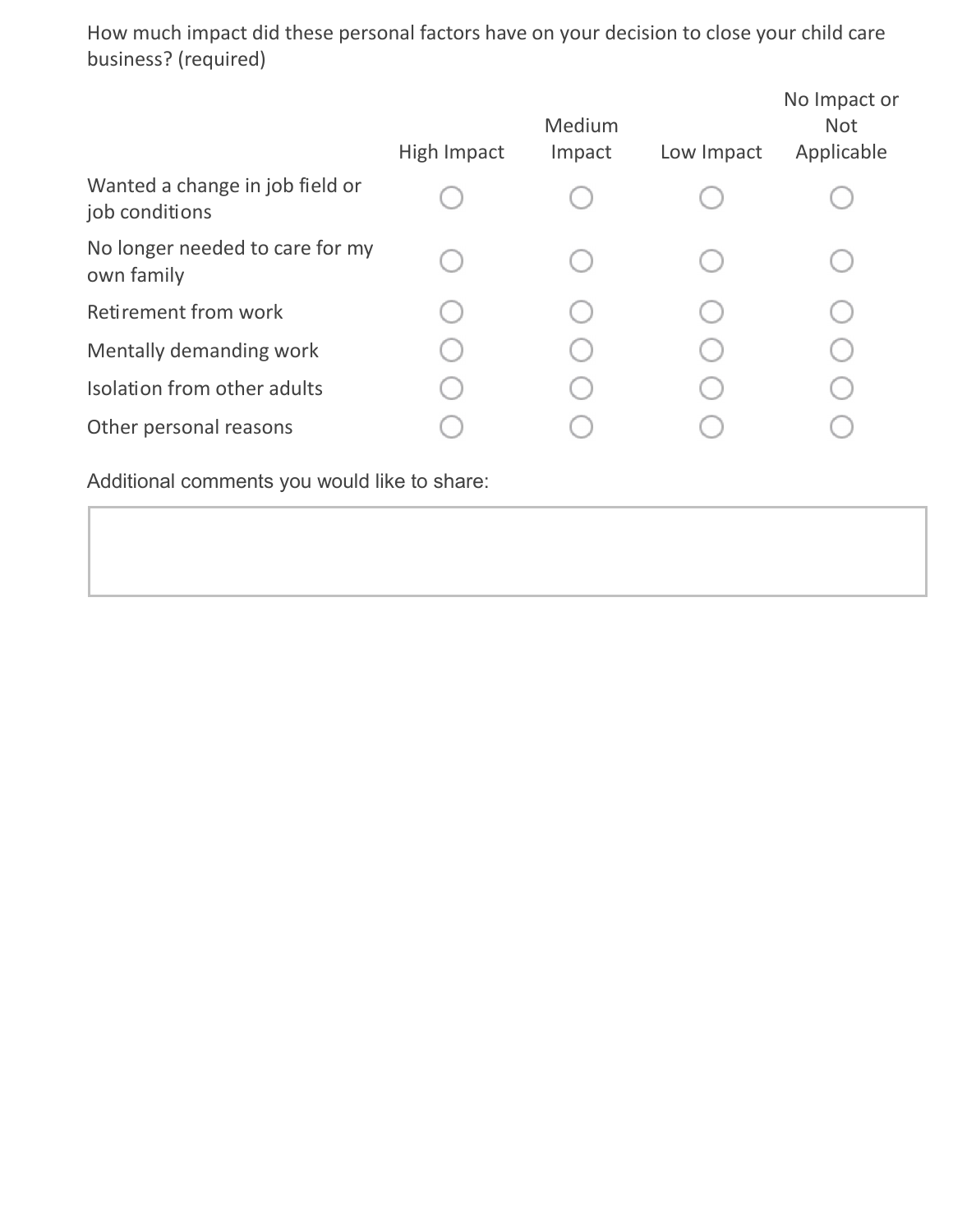How much impact did these administrative factors have on your decision to close your child care business? (required)

| High Impact | Medium<br>Impact | Low Impact | No Impact or<br><b>Not</b><br>Applicable |
|-------------|------------------|------------|------------------------------------------|
|             |                  |            |                                          |
|             |                  |            |                                          |
|             |                  |            |                                          |
|             |                  |            |                                          |
|             |                  |            |                                          |
|             |                  |            |                                          |
|             |                  |            |                                          |
|             |                  |            |                                          |
|             |                  |            |                                          |

Additional comments you would like to share: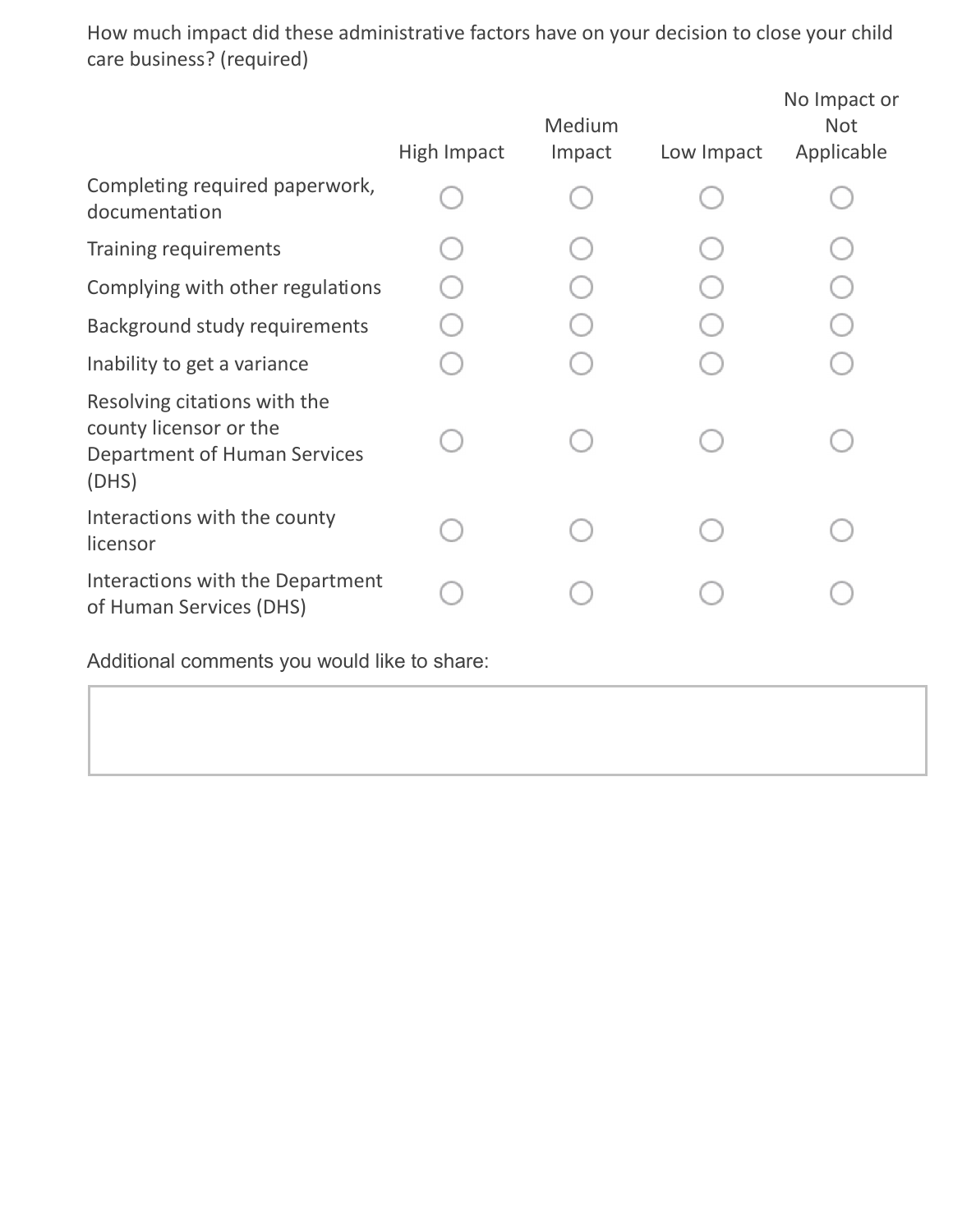Documentation is required as part of running a licensed child care business. To what extent were the following types of documentation burdensome for you? (required)

| Very<br>burdensome | Burdensome | Not very<br>burdensome | <b>Not</b><br>burdensome<br>at all or not<br>applicable |
|--------------------|------------|------------------------|---------------------------------------------------------|
|                    |            |                        |                                                         |
|                    |            |                        |                                                         |
|                    |            |                        |                                                         |
|                    |            |                        |                                                         |
|                    |            |                        |                                                         |
|                    |            |                        |                                                         |
|                    |            |                        |                                                         |

Is there anything else about documentation requirements that you would like to share?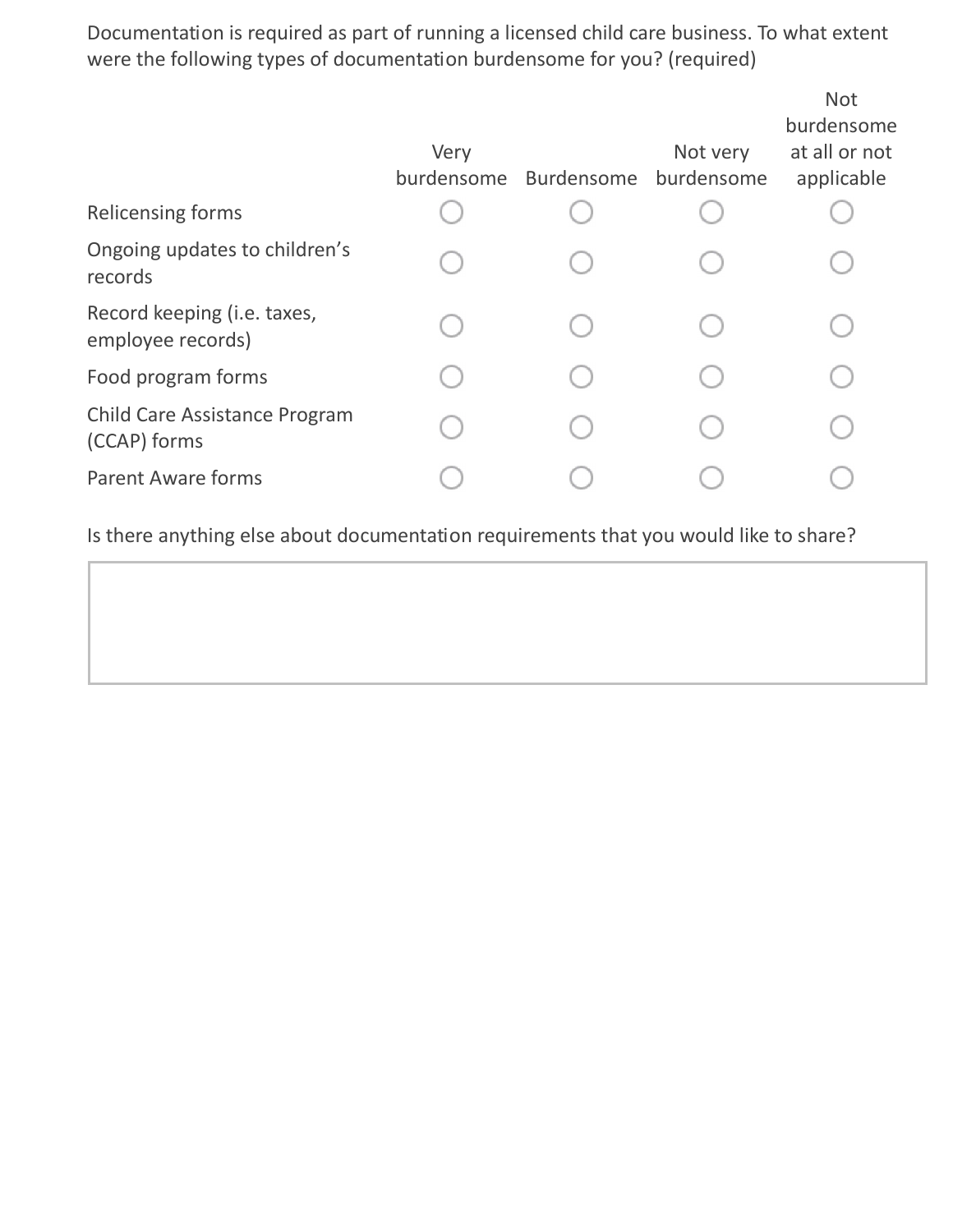Training is required for all licensed providers. To what extent were the following factors related to training difficult for you? (required)

|                                                                                             | Very difficult | <b>Difficult</b> | Not very<br>difficult | Not difficult<br>at all or not<br>applicable |
|---------------------------------------------------------------------------------------------|----------------|------------------|-----------------------|----------------------------------------------|
| Ability to afford training                                                                  |                |                  |                       |                                              |
| Ability to find training that's<br>convenient for me (time offered,<br>frequency, location) |                |                  |                       |                                              |
| Ability to find training of interest<br>to me                                               |                |                  |                       |                                              |
| Taking time away from business<br>or family to attend training                              |                |                  |                       |                                              |
| Understanding training<br>requirements                                                      |                |                  |                       |                                              |

Is there anything else about training requirements that you would like to share?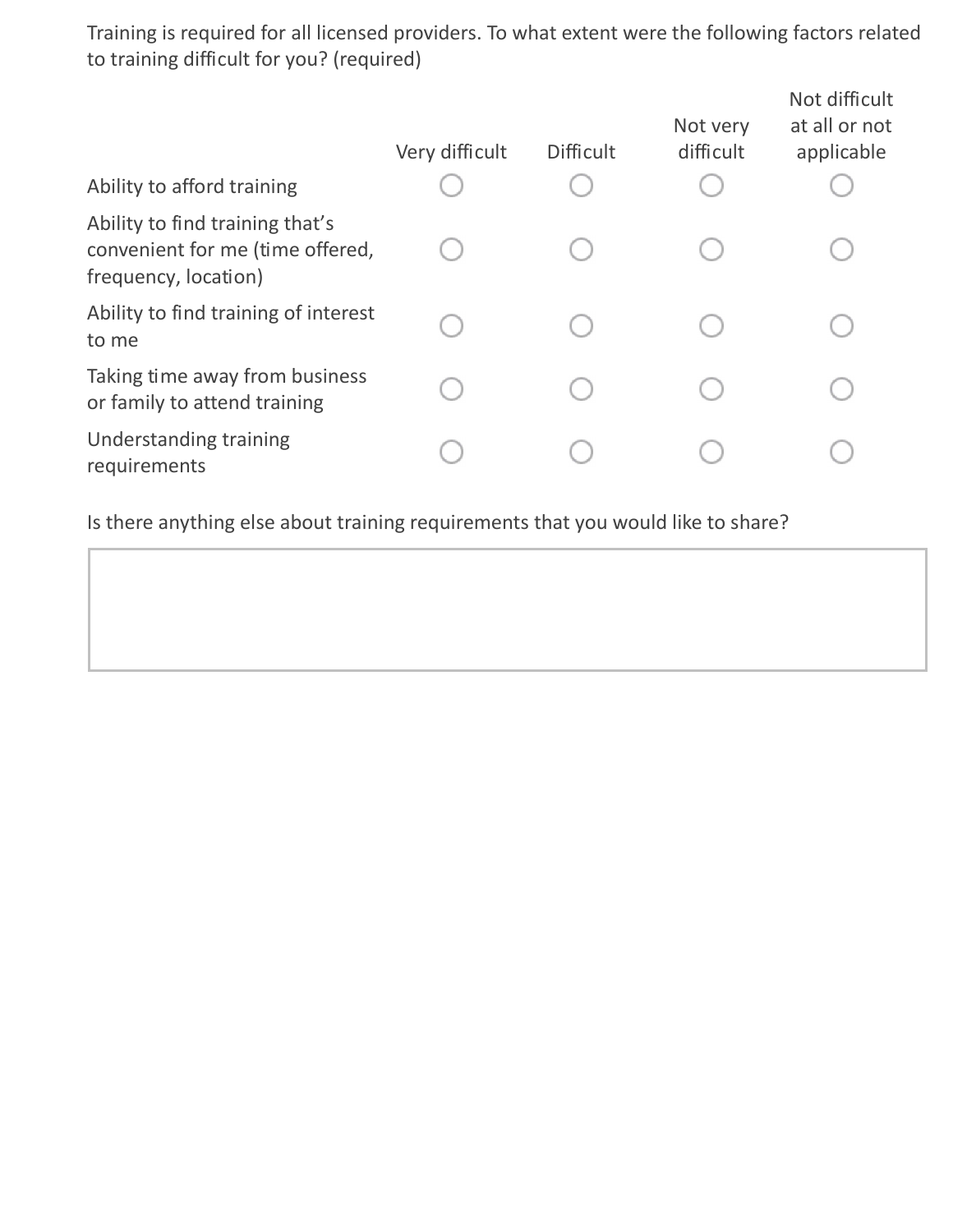Regulations are intended to ensure minimum health and safety standards. To what extent was complying with these regulations difficult for you? (required)

| Infant safe sleep requirements                       | Very difficult | <b>Difficult</b> | Not very<br>difficult | Not difficult<br>at all or not<br>applicable |
|------------------------------------------------------|----------------|------------------|-----------------------|----------------------------------------------|
| Physical location or space<br>requirements           |                |                  |                       |                                              |
| Water, food, and nutrition<br>requirements           |                |                  |                       |                                              |
| Background study requirements                        |                |                  |                       |                                              |
| Activities and equipment<br>requirements             |                |                  |                       |                                              |
| Capacity, ratio and age<br>distribution requirements |                |                  |                       |                                              |
| Behavior guidance requirements                       |                |                  |                       |                                              |
|                                                      |                |                  |                       |                                              |

Is there anything else about regulations that you would like to share?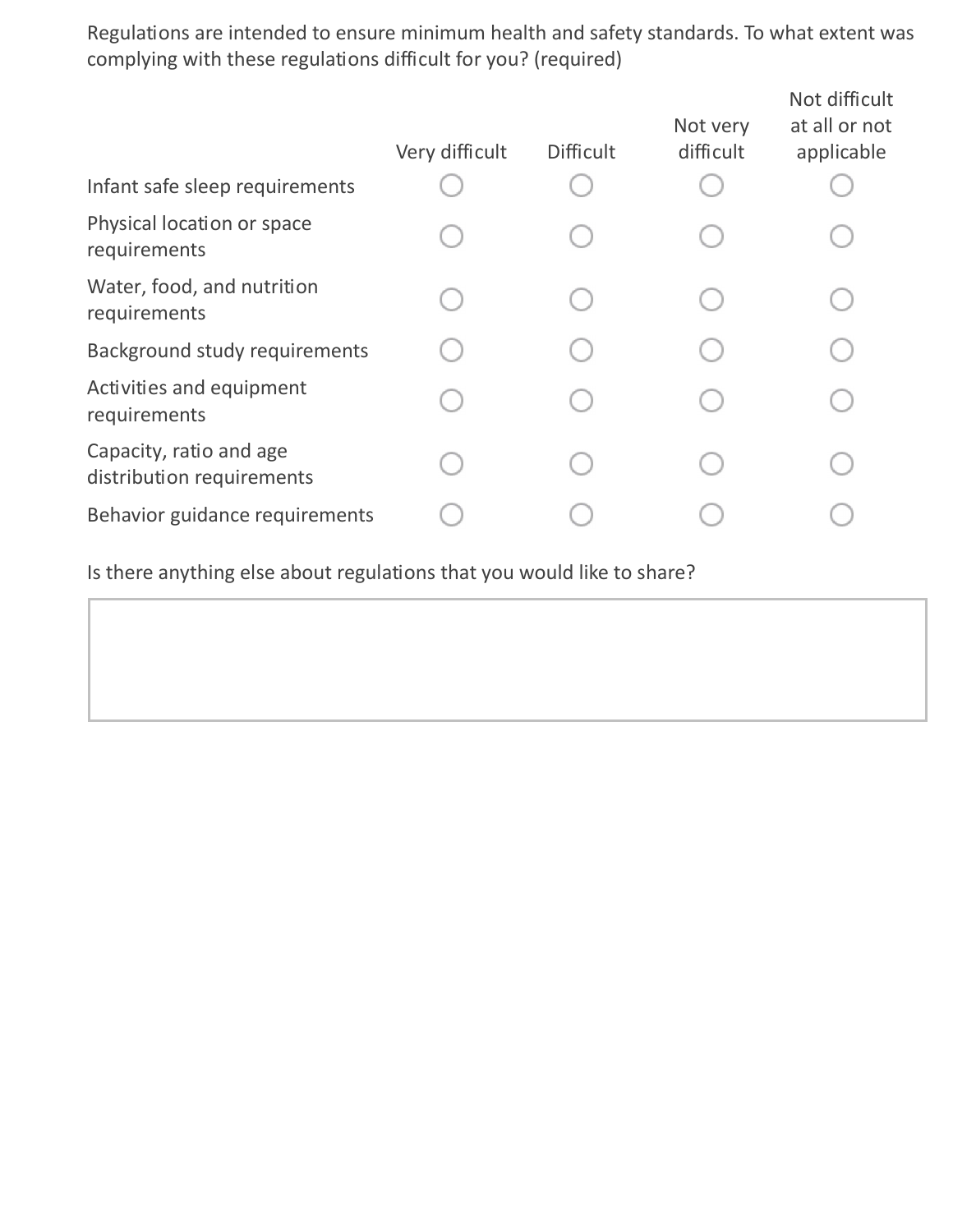Did you make use of any of the following supports, payments, or assistance during the time your business was in operation? Select all that apply.

- Child and Adult Care Food Program
- A regional grant through Child Care Aware
- CCAP (Child Care Assistance Program)
- **Early Learning Scholarships**
- Parent Aware Quality Coaching
- **Parent Aware Grants to improve quality**
- Child Care Aware Professional Development Advisor support
- Coaching, consultation or training through First Children's Finance
- Coaching or consultation through the Center for Inclusive Child Care
- T.E.A.C.H or CDA Scholarships
- R.E.E.T.A.I.N. Grants
- Mentor program
- $\Box$  I was not aware of these supports
- Other

If you selected other, please provide additional details

 Which of these additional supports or services, if any, would have helped you keep your child care business open for longer? Select all that apply.

- Greater availability of substitutes
- Guidance on finding and applying for a grant
- Grants to fund professional development, curriculum, equipment, or home improvement expenses
- Business support (tax information, setting rates, etc.)
- Guidance on licensing requirements from licensor or DHS
- Training or professional development opportunities
- Higher CCAP (Child Care Assistance Program) rates
- $\Box$  Support from an association or provider group
- **Mentor program**
- Coaching Support
- Additional supports such as these would not have mattered
- **Other**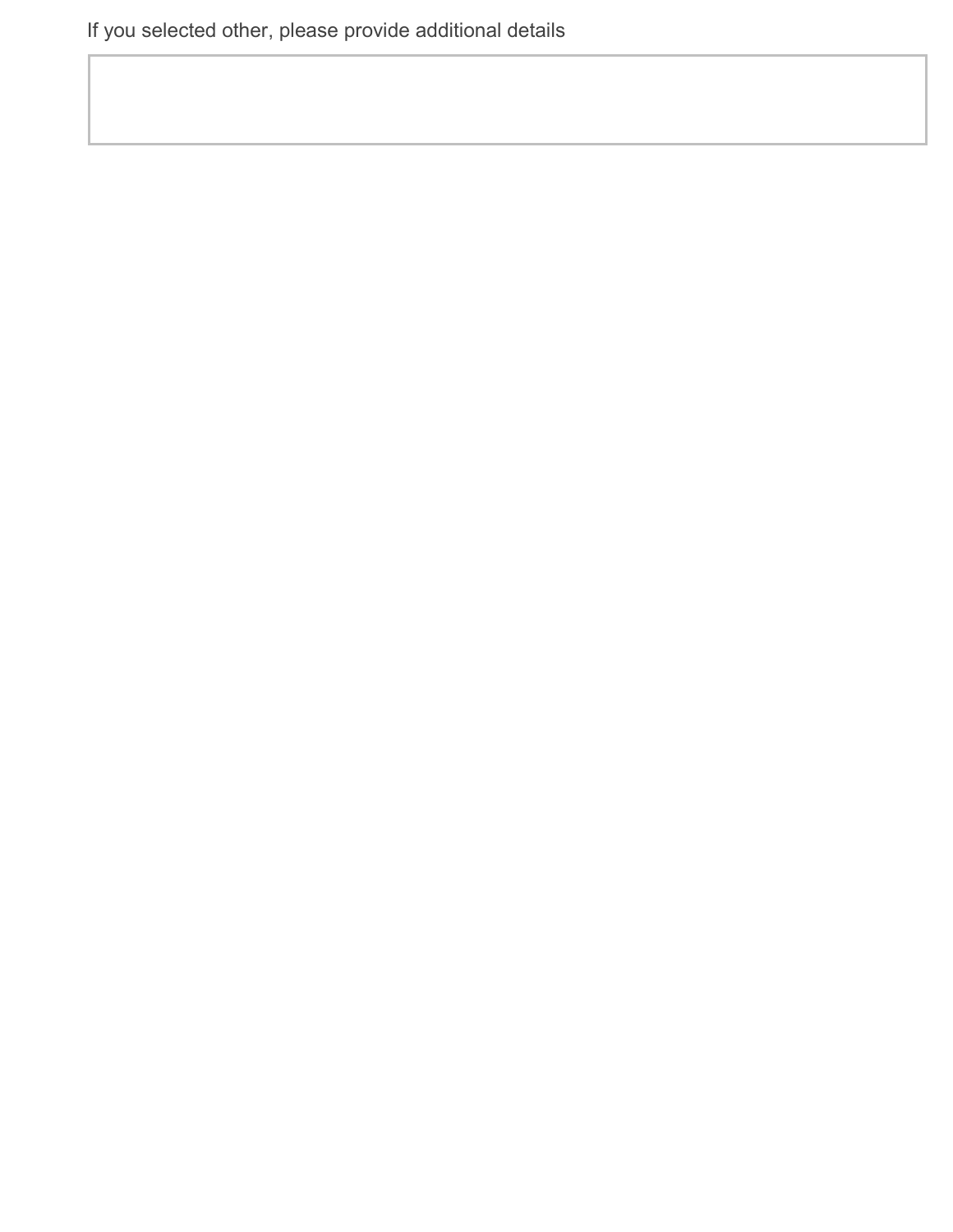Do you have any other comments you would like to share about why you closed your business or what could have helped to keep your business open longer?

Have you considered re-opening your family child care business?

Yes

No

Are you willing to be contacted for a follow-up conversation?

Yes

No

Please provide your name

Please provide your phone number

Please provide your email